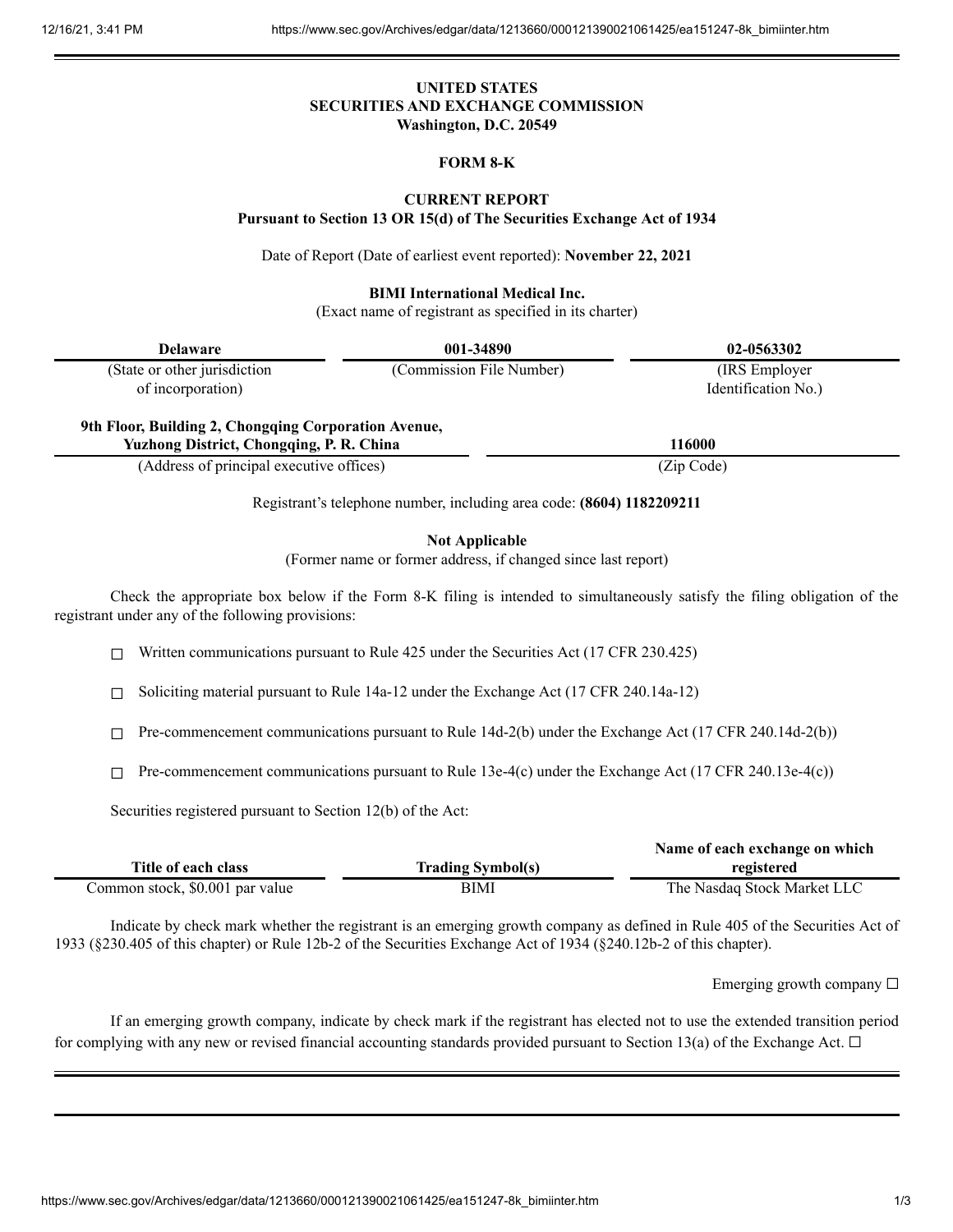### **Section 2 – Financial Information**

#### Item 2.03. Creation of a Direct Financial Obligation or an Obligation under an Off-Balance Sheet Arrangement of a Registrant

As previously reported on November 18, 2021, the Company entered into a Securities Purchase Agreement (the "SPA") with two institutional investors (each an "Institutional Investor" and collectively the "Institutional Investors") to sell them a series of senior convertible notes with an original issue discount of 20% and ranking senior to all outstanding and future indebtedness of the Company (the "Convertible Notes") in a private placement (the "Private Placement"). On November 22, 2021, two Convertible Notes in an aggregate original principal amount of \$7,800,000 were issued to the Institutional Investors in reliance upon the exemption from securities registration afforded by Section 4(a)(2) of the Securities Act of 1933, as amended (the "1933 Act"), and Rule 506(b) of Regulation D ("Regulation D") as promulgated by the United States Securities and Exchange Commission (the "SEC") under the 1933 Act, together with the issuance of warrants (the "Warrants" and, together with the Convertible Notes, the "Securities") to acquire common stock of the Company (the "Common Stock"), as described below. Each of the Convertible Notes has a face amount of \$3,900,000 for which each Institutional Investor paid \$3,250,000 in cash. Additional Convertible Notes in an aggregate original principal amount not to exceed \$3,900,000 may also be issued to the Institutional Investors at a later date under certain circumstances. The Convertible Notes do not bear interest except upon the occurrence of an event of default.

The Convertible Notes mature in18 months and are payable by the Company in installments and are convertible at the election of the Institutional Investors as more fully described below.

Under the terms of the Convertible Notes:

The Convertible Notes are convertible at the option of the holders thereof, at any time after the receipt of stockholders' approval of their issuance, into shares of Common Stock at a rate equal to the amount of principal, interest (if any) and unpaid late charges (if any), divided by a conversion price of \$0.65. Commencing six (6) month after the closing date, the Convertible Notes will amortize in stock, subject to the satisfaction of certain equity conditions, or, at the Company's option, in cash. Amortization of the Convertible Notes in stock will be consummated at an amortization conversion price of 82% of the sum of (A) the two (2) lowest VWAPs of the Common Stock on any Trading Day during the ten (10) consecutive Trading Day period ending and including the Trading Day immediately preceding the applicable Installment Date, divided by (B) two (2), subject to a floor of \$0.1557.

Under the terms of the Warrants:

The Warrants to purchase 900,000 shares of Common Stock are exercisable at the option of the holders thereof into shares of the Common Stock at an exercise price of \$0.71 per share.at any time or times in whole or in part, after stockholder approval of their issuance has been obtained.

Notwithstanding the foregoing, as further described below, the holders of the Securities are prohibited from converting the Convertible Notes or exercising the Warrants, and any payments of interest and principal in shares of the Common Stock will be held in abeyance, to the extent a holder would beneficially own more than 4.99% (or 9.99%, if the holder elects the higher threshold) of the Company's outstanding shares of Common Stock after such conversion or payment.

The placement agent for the Private Placement, FT Global Capital Inc. also received a warrant to purchase up to 8% of the aggregate number of shares of Common Stock placed in the offering, subject to adjustment based on the number of shares of Common Stock issued pursuant to the Convertible Notes placed in the offering.

A Registration Rights Agreement and other transaction agreements were also delivered to satisfy the conditions to the Closing.

The foregoing description is qualified in its entirety by reference to the full text of the SPA, the Convertible Notes, the Warrants, the Registration Rights Agreement and the other transaction agreements, which were filed as Exhibits 10.1 through 10.4 to the Registrant's Current Report on Form 8-K dated November 18, 2021 and are incorporated in this Report by reference.

#### **Item 3.02 Unregistered Sale of Equity Securities.**

The information required to be reported under this Item is incorporated by reference to Item 2.01 of this Current Report on Form 8-K.